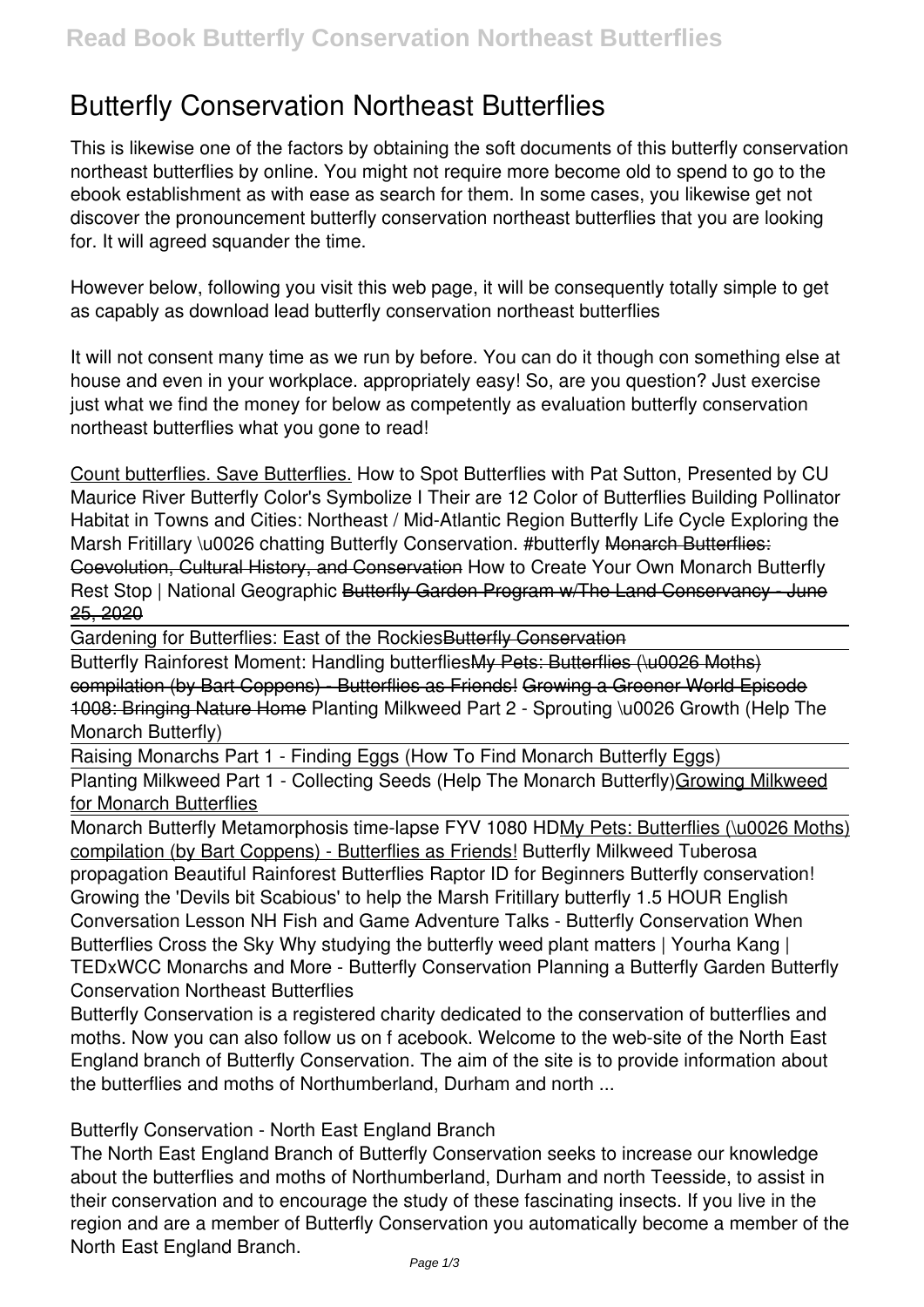## *North East England Branch - Butterfly Conservation*

Mark Searle, a Butterfly Conservation member visiting the region from the East Midlands had a successful visit to the river meadows below Barnard Castle where he recorded 15 Small Tortoiseshell, 3 Peacock, 2 Comma and an exceptionally early Small White. Steve Austin saw single Small Tortoiseshell and single Peacock in his garden. 25 February. Joyce Clayton reported a Red Admiral at Hepburn Woods near Chillingham.

## *Butterfly Conservation - North East England Branch ...*

Butterfly Conservation - North East Branch - Species Butterflies and Moths of North East England. Please click on the links below for information on the butterflies and moths that are found in Northumberland and Durham. The check-lists for moths currently just cover the macro moths but it is intended to add the micros in due course.

## *Butterfly Conservation - North East Branch - Species*

The Bedfordshire and Northamptonshire branch is one of the regional branches of Butterfly Conservation in the UK. We raise awareness about the threats to our butterflies, moths and their habitats and provide advice and practical help on how to protect them in this region. Coronavirus update and how it affects our events and activities

## *Beds and Northants branch of Butterfly Conservation*

Butterfly Conservation is a British charity devoted to saving butterflies, moths and their habitats throughout the UK.

## *Home page | Butterfly Conservation*

Welcome to members of the East Scotland branch of Butterfly Conservation and to others interested in the conservation of butterflies and moths in our region. The branch's area covers the Scottish Borders, the Lothians, Falkirk, Clackmannanshire, Perth and Kinross, Fife, Angus, Banffshire and Aberdeenshire. We have a diverse range of habitats including extensive areas of upland moorland, coastal habitats, wetlands, farmland, broad-leaved and coniferous woodland.

## *East Scotland Branch - Butterfly Conservation*

Butterfly Conservation's strength derives from its Branches and the 40,000 members they embrace. They enable Butterfly Conservation to monitor butterfly and moth activity in every corner of the British Isles and even parts of Europe. The resulting data set has no rival and informs our conservation decisions. Branch members are some of Britain is most enthusiastic volunteer conservationists.

## *In your area - Butterfly Conservation*

The North East England branch of Butterfly Conservation seeks to increase our knowledge of the regionlls butterflies and moths, to assist in their conservation and to encourage the study of these fascinating insects. www.northeast-butterflies.org.uk

## *Butterflies - Natural History Society of Northumbria*

Join Dave Wainwright from Butterfly Conservation to learn more about our local species and how to conduct butterfly transects to monitor these beautiful insects. This event will involve a presentation with Q and A, followed by a practical session to show you how to set up a butterfly transect. Everyone is to meet at the Coast Care Volunteer Centre. Address: Seahouses HUB, Stone Close ...